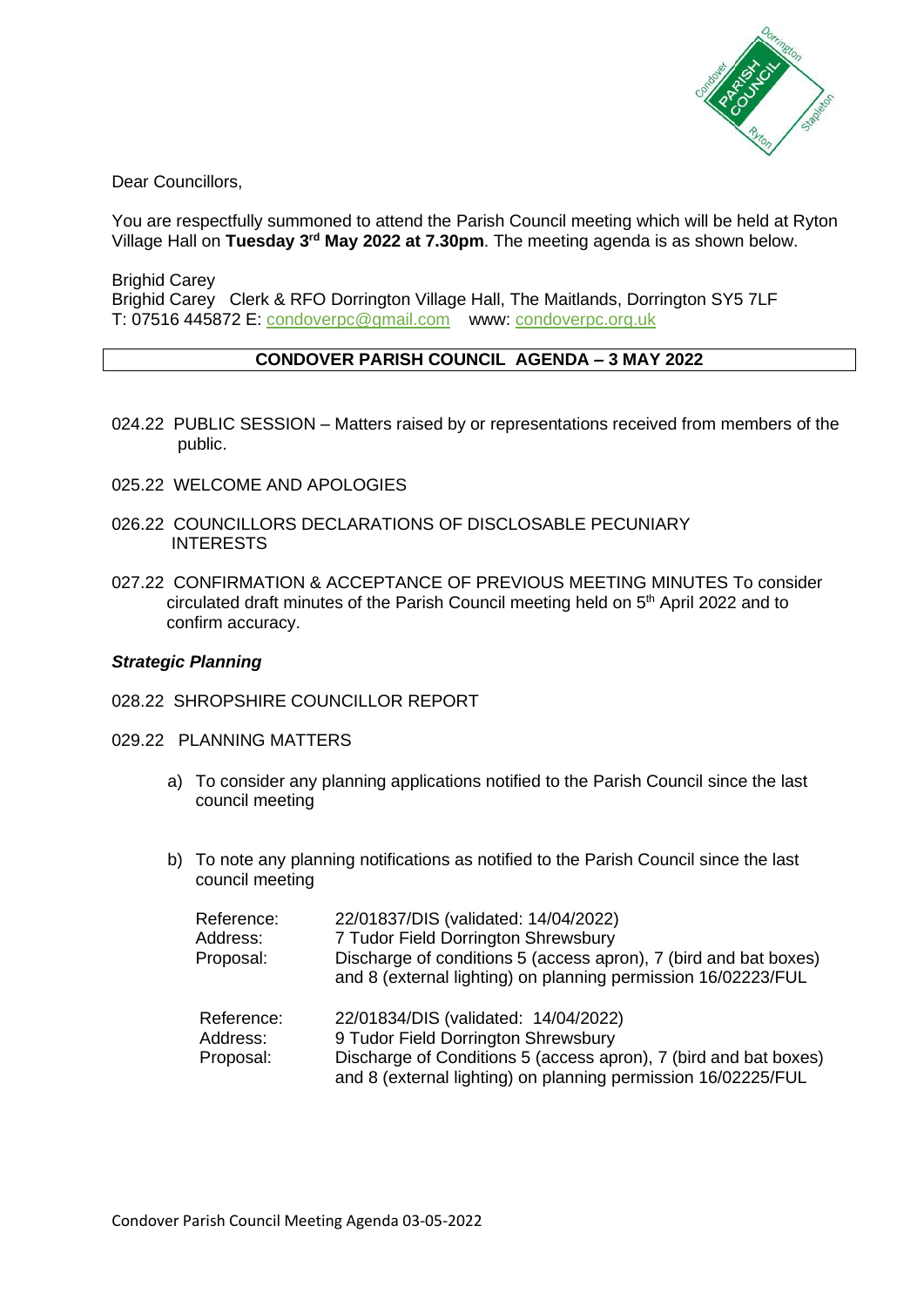c) To note any planning decisions notified to the Parish Council since the last council meeting

Reference: 22/00593/FUL (validated: 09/02/2022) Address: 5 Stapleton, Shrewsbury Proposal: Loft conversion, creation of front facing gable and rendering to existing Dwelling Decision: Grant Permission

Reference: 22/00636/FUL (validated: 23/02/2022) Address: Moat Farm, Stapleton, Dorrington, Shrewsbury Proposal: Creation of field access Decision: Grant Permission

d) To note any planning enforcement notices notified to the Parish Council since the last council meeting

| Date Received: | 21/04/2022<br>22/08729/ENF                                              |
|----------------|-------------------------------------------------------------------------|
| Reference:     |                                                                         |
| Status:        | <b>Pending Consideration</b>                                            |
| Address:       | Proposed Residential Development Land West Of, Forge Way,<br>Dorrington |

Description of Issue:

Alleged breach of planning control in relation to overgrown vegetation within a visibility splay when joining the A49 from Forge Way, allegedly condition within 17/04926/FUL refers.

- 030.22 REPORT FROM FINANCE & PERSONNEL COMMITTEE
- 031.22 CONDOVER PARISH NEIGHBOURHOOD PLAN UPDATE
- 032.22 CLIMATE EMERGENCY AND SUSTAINABILITY

## *Items for Decision*

- 033.22 CIL LOCAL AND NEIGHBOURHOOD FUND PROJECTS
- 034.22 SHREWSBURY PLACE PLAN
- 035.22 ANNUAL PARISH MEETING
- 036.22 SEWAGE DISCHARGE COUND BROOK
- 037.22 WHITE GATES FOR VILLAGES
- 038.22 PARISH COMMUNICATIONS
- 039.22 ALTERNATIVE LOCAL PLAN DOCUMENT
- 040.22 CLERK'S UPDATE REPORT & COMMUNICATION